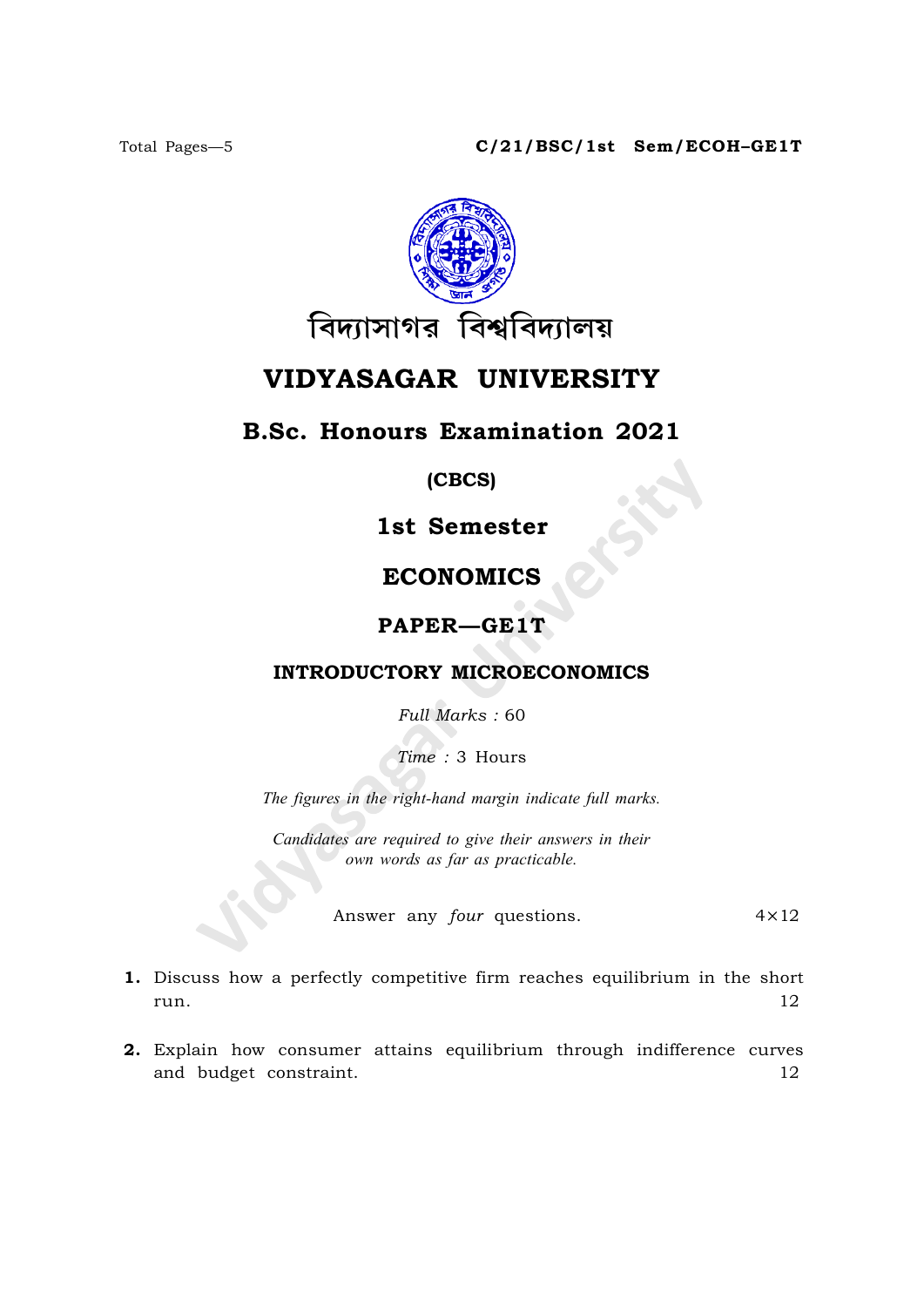- 3. Define price elasticity of demand. What are the determinants of price elasticity of demand ? Show how you can measure price elasticity of demand at a point on the demand curve.  $2+5+5$
- 4. Explain diagrammatically the concept of total product, average product and marginal product for a variable factor. 12
- 5. State the law of demand. Discuss the exceptions to the law of demand. What is the difference between changes in demand and shifts in the demand curve ? 4+4+4
- 6. Distinguish between returns to variable factor and returns to scale. Discuss different types of returns to scale. 8+4
- 7. (a) What is an Indifference Curve ?
	- (b) Discuss the properties of an Indifference Curve. 3+9
- 8. Show and explain that the Average Variable Cost (AVC) and Marginal Cost (MC) curves are just the opposite in shape of the Average Product (AP) and Marginal Product (MP) curves respectively.  $12$

Answer any 
$$
six
$$
 questions.  $6 \times 2$ 

- 9. What are the basic questions, which economics try to solve ?
- 10. Why two indifference curves do not interesect each other?
- 11. What do you mean by Giffen good?
- 12. Distinguish between fixed cost and variable cost of production.
- 13. What do you mean by production function?

C/21/BSC/1st Sem/ECOH–GE1T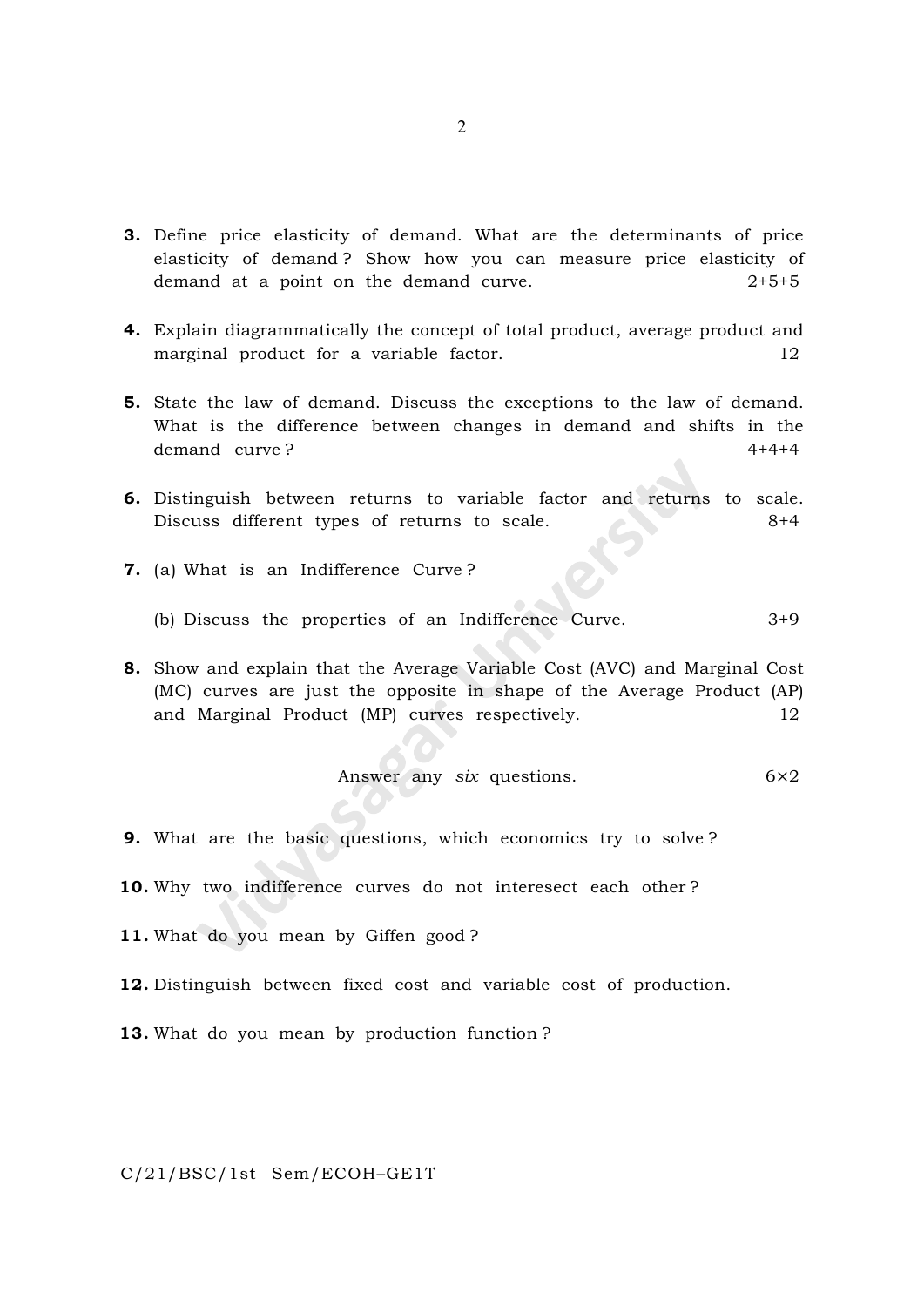- 14. What is an Isoquant?
- 15. Distinguish between normal and super normal profit.
- 16. What is Opportunity Cost?

17. What do you mean by derived demand?

18. What is Marginal Revenue Product?

**বঙ্গানুবাদ**<br>দক্ষিণ প্রান্তস্থ সংখ্যাণ্ডলি প্রশ্নমান নির্দেশক। পরীক্ষার্থীদের যথাসম্ভব নিজের ভাষায় উত্তর দেওয়া প্রয়োজন।

> যেকোনো *চারটি* প্রশ্নের উত্তর দাও।  $8 \times 52$

- ১। পূর্ণাঙ্গ প্রতিযোগিতামূলক বাজারে স্বল্পকালীন সময়ে কিভাবে একটি ফার্ম ভারসাম্যে উপনীত হয় আলোচনা কর।  $52$
- ২। ক্রেতা কিভাবে নিরপেক্ষ রেখা ও বাজেট রেখার সাহায্যে ভারাসম্মে উপনীত হয় তা ব্যাখ্যা কর।  $52$
- ৩। দামগত স্থিতিস্থাপকতার সংজ্ঞা দাও। দামগত স্থিতিস্থাপকতা নির্ধারণকারী বিষয়গুলি কী কী? সরলরৈখিক চাহিদা রেখার একটি বিন্দুতে দামগত স্থিতিস্থাপকতা কিভাবে পরিমাপ করা হয়?  $2 + 6 + 6$
- ৪। একটি পরিবর্তনশীল উপাদানের মোট উৎপাদন, গড় উৎপাদন ও প্রান্তিক উৎপাদনের ধারণ চিত্রসহ ব্যাখ্যা কর।  $55$

C/21/BSC/1st Sem/ECOH-GE1T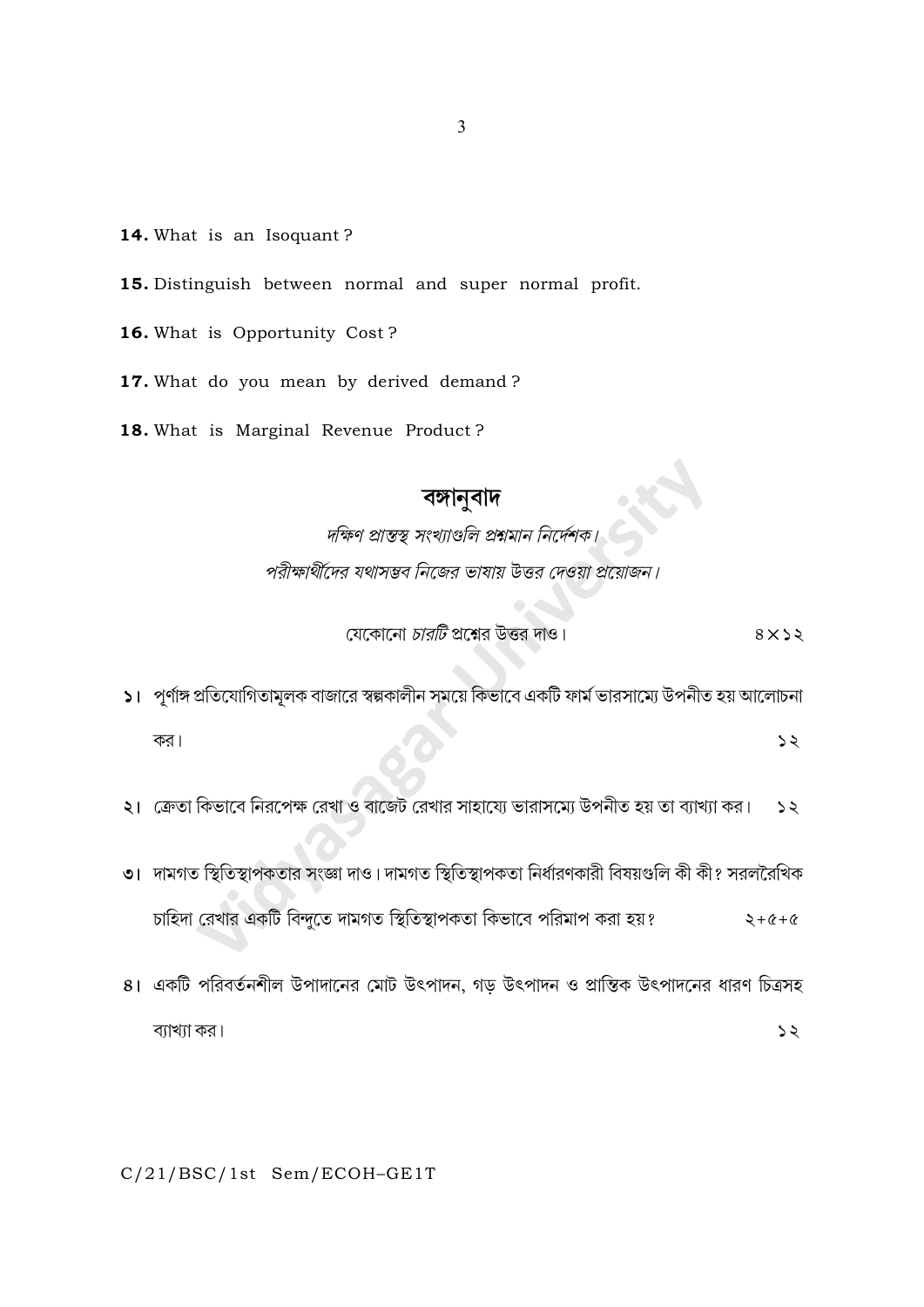| ৫।   চাহিদার সূত্রটি বিবৃত কর।চাহিদার সূত্রের ব্যতিক্রমণ্ডলি আলোচনা কর।চাহিদার পরিমানের পার্থক্য কী?       | $8 + 8 + 8$                 |
|------------------------------------------------------------------------------------------------------------|-----------------------------|
| ৬।   পরিবর্তনশীল উপাদানের প্রতিদানের নিয়ম এবং মাত্রাবৃদ্ধির প্রতিদানের নিয়মের মধ্যে পার্থক্য কর। বিভিন্ন |                             |
| ধরনের মাত্রাবৃদ্ধির প্রতিদানের নিয়ম আলোচনা কর।                                                            | $b+8$                       |
| ৭। (ক)নিরপেক্ষ রেখা কী?                                                                                    |                             |
| (খ) নিরপেক্ষ রেখার বৈশিষ্ট্যগুলি আলোচনা কর।                                                                | $\mathfrak{S}+\mathfrak{S}$ |
| ৮। ব্যাখ্যা সহ দেখাও যে গড় পরিবর্তনশীল ব্যয় রেখা ও প্রান্তিক ব্যয় রেখার আকৃতি যথাক্রমে গড় উ'পাদন       |                             |
| রেখা ও প্রান্তিক উৎপাদন রেখার আকৃতি বিপরীত।                                                                | 52                          |
| যেকোনো <i>ছয়টি</i> প্রশ্নের উত্তর দাও।                                                                    | ৬ $\times$ ২                |
| ৯।   অর্থনীতি যে মূল প্রশ্নগুলির উত্তর দিতে চেষ্টা করে সেগুলি কী কী?                                       |                             |
| ১০। কেন দুটি নিরপেক্ষ রেখা একে অপরকে ছেদ করে না?                                                           |                             |
| ১১। গিফেন দ্ৰব্য বলতে কী বোঝ?                                                                              |                             |
| ১২। উৎপাদনের স্থির ব্যয় ও পরিবর্তনশীল ব্যয়ের মধ্যে পার্থক্য কর।                                          |                             |

১৩। উৎপাদন অপেক্ষক বলতে কি বোঝ?

C/21/BSC/1st Sem/ECOH-GE1T

 $\overline{4}$